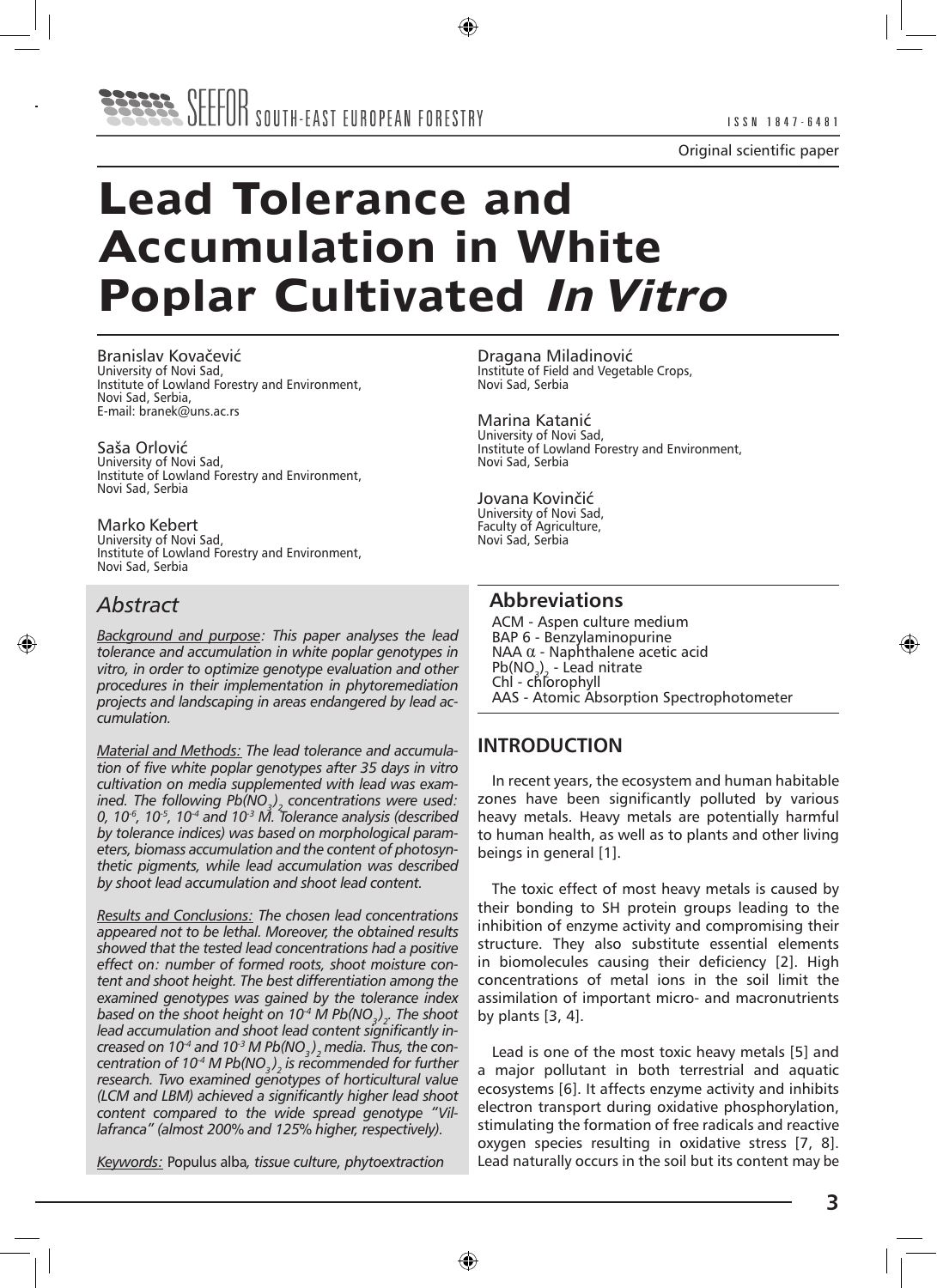greatly increased by human activities [7]. River sediments also receive significant anthropogenic loads of metals from both point and nonpoint sources [9].

The research on the influence of different plant species on the contaminated soils and underground water started in the early 1980s [10-12]. The technology of using plants to remove heavy metals from the substrate is known as phytoremediation. Trees were suggested as a low-cost, sustainable and ecologically sound solution for the remediation of heavy metal-contaminated land [13], especially by phytoextraction [14].

Poplars are often used in phytoremediation due to their fast growth, adaptability, a well-developed root system that reaches underground waters, and the ability to transpire considerable amounts of water [15]. Poplars are not able to match hiperaccumulators in the heavy metal accumulation, but their main advantage is in the large biomass production [13] and a relativly high quantity of extracted metal per plant [14]. White poplars (section *Leuce* Duby.) in particular, are interesting for their high tolerance to arid conditions and their implementation in horticulture and landscaping, especially the genotypes with a pyramidal tree shape [16, 17]. The *in vitro* culture of tree species offers a rapid instrument to produce the clonal planting stock, but it may also facilitate studies on the effects of elevated levels of heavy metals on plant performance and the selection of metal-tolerant genotypes. Developmental and molecular data obtained by Castiglione et al. [18] in the research of white poplars suggested that the *in vitro* model was a sensitive and reliable system to study heavy metal stress responses. This is an important fact considering the difficulties in experimenting on large, long-lived organisms. The tolerance of white poplars to heavy metals, including lead, was tested in controlled conditions, and the differences among the genotypes were found [14, 19-23].

In this research, we studied different white poplar (*Populus alba* L.) genotypes *in vitro* for their lead tolerance based on morphological parameters, biomass accumulation and photosynthetic pigments content, as well as the lead accumulation in the above-ground plant parts.

The aim was to evaluate and select lead tolerant and accumulating genotypes, potentially interesting for lead phytoextraction on lead contaminated soils.

# **MATERIAL AND METHODS**

#### **Plant Material and Shoot Multiplication**

Five white poplar genotypes, considered to be interesting for the biomass production, landscaping and horticulture were used in the research (Table 1). The genotype "Villafranca" was used as a standard, regarding the fact that it is widely used in biotechnology and *in vitro* studies of the heavy metal effect on white poplars [14, 18]. ACM (Aspen Culture Medium), described by Ahuja [24], supplemented with 20 mg/l adenine-sulphate, 100 mg/l myoinositole, 0.5 mg/l benzylaminopurine (BAP), 0.02 mg/l α-naphthaleneacetic acid (NAA), 9 g/l of agar and 20 g/l of sucrose, pH 5.5, was used for the shoot multiplication. Shoots of all five tested genotypes were multiplied through the shoot tip culture. The cultures were kept at  $26\pm2^{\circ}$ C in the white fluorescent light (3500 lux) with a 16 hour photoperiod and subcultured at 4-week intervals.

#### **Lead Treatments**

For the experiment, 1.5-2.0 cm long shoot tips of the previously multiplied shoots were placed on the rooting medium based on ACM with added 9 g/l of agar and 20 g/l of sucrose, pH 5.5, and supplemented with the following concentrations of lead in the form of Pb(NO<sub>3</sub>)<sub>2</sub>: 0 (as a Control), 10<sup>-6</sup>, 10<sup>-5</sup>, 10<sup>-4</sup> and 10<sup>-3</sup> M.

The cultures were kept in the same conditions as previously described. Three jars with five plants per jar were set for each combination of the genotype  $\times$  lead concentration in three repetitions. For pigment content determination, additional three jars with five shoots per jar were established per each combination of the genotype  $\times$  lead concentration.

#### **Lead Tolerance Assessment**

After 35 days of cultivation, the following morphological traits were determined: the number of *TABLE 1* 

| <b>Name</b> | Origin <sup>a)</sup> | Description                                           |
|-------------|----------------------|-------------------------------------------------------|
| Villafranca | Italy                | Model genotype, straight narrow tree                  |
| $L-12$      | Serbia               | Experimental clone, vigorous straight tree            |
| L-80        | Serbia               | Experimental clone, vigorous straight tree            |
| LBM         | Serbia               | Horticultural genotype, straight pyramidal tree shape |
| I CM        | Serbia               | Horticultural genotype, straight "bolleana" variety   |

# *Examined white poplar genotypes*

a) - All examined genotypes were selected in Institute of Lowland Forestry and Environment, Novi Sad, Serbia, except the clone "Villafranca", that was selected in Poplar Research Institute in Casale Monferrato, Italy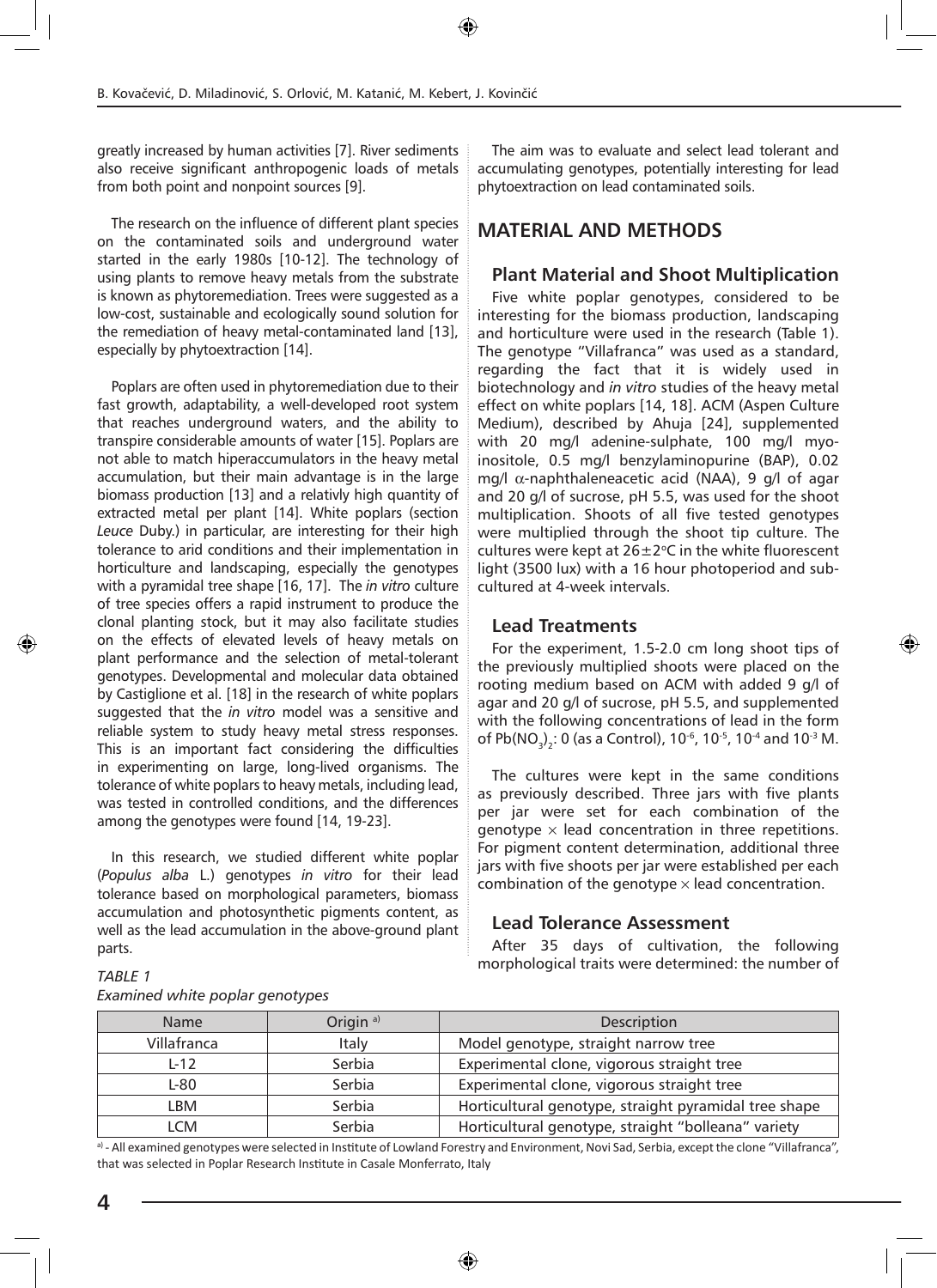roots per shoot and the height of the shoot. The data for the number of roots was transformed by square transformation  $(\sqrt{X+1})$  in order to meet the normal distribution of frequencies.

The following traits describing biomass were determined: fresh shoot mass per plant, dry shoot mass per plant and the shoot water content. For the dry biomass calculation fifteen rootless shoots tips were dried at 100° C for 24 h and weighted. The fresh and dry biomass production was calculated as a difference between the fresh and dry biomass at the beginning and at the end of the experiment. The concentration of chloroplast pigments: chlorophyll a (Chl a), chlorophyll b (Chl b) and total carotenoids, was determined spectrophotometrically [25]. The Chl  $a+b$  and chlorophyll  $a/b$  ratios were calculated.

The toxicity of the applied lead concentration and differences in lead tolerance among the examined genotypes were evaluated by tolerance indices. The tolerance index (TI) was calculated according to [26], as a ratio between the value of a parameter on the medium with a particular lead concentration  $(X_{\text{c}^{\rho}})$ and the value obtained on the Control  $(X_{control})$ :

$$
TI = \frac{X_{c(Pb)}}{X_{Control}}
$$

Tolerance indices were calculated for morphological traits, dry shoot biomass production traits and photosynthetic pigments content parameters.

#### **Lead Accumulation Assessment**

In order to determine lead accumulation i.e. the lead concentration in the dry biomass (mg/kg), samples were mineralized by wet ashing in the microwave digester and 65% HNO<sub>3</sub> and 30% H<sub>2</sub>O<sub>2</sub> (5:1 *v*/*v*). The lead content in a sample was detemined by the atomic absorption sectrometry (AA 240FS Fast Sequental Atomic Absorption Spectrometer, Varian, Australia). For the evaluation of the lead shoot accumulation of examined genotypes, shoot lead accumulation ( $Pb^{2+}$ content per shoot dry mass) and shoot lead content (calculated as the product of mean dry biomass of shoot per plantlet and mean  $Pb^{2+}$  content per shoot dry mass) were determined.

# **Statistical Analysis**

The whole experiment was designed as completely randomized. The obtained data was analyzed by ANOVA and ANCOVA, as well as the LSD test with STATISTICA 10 statistical program [27].

# **RESULTS**

# **Morphological Characters**

No considerable chlorosis, necrosis or decay of shoot tissue was observed, and the rooting was nearly 100% on all examined media. Only on the medium with  $10^{-3}$ M c(Pb(NO<sub>3</sub>)<sub>2</sub>) a partial darkening of roots was noticed. According to the results of ANOVA, differences among the genotypes had significant effect on the variation of the examined morphological traits (Table

#### *TABLE 2*

*Results of F-test for examined characters in white poplar genotypes on examined media*

|                                                 | Source of variation                |                   |                          |  |  |  |  |
|-------------------------------------------------|------------------------------------|-------------------|--------------------------|--|--|--|--|
| <b>Examined characters</b>                      | Genotype (A)                       | $c(Pb(NO3),)$ (B) | Interaction $A \times B$ |  |  |  |  |
|                                                 | Morphological characters           |                   |                          |  |  |  |  |
| Number of roots                                 | $34.58***$ a)                      | $3.55***$         | 0.77                     |  |  |  |  |
| The length of the longest root (mm)             | $28.42*$                           | 1.75              | 0.88                     |  |  |  |  |
| Shoot height (mm)                               | $27.23**$                          | $5.33**$          | 1.17                     |  |  |  |  |
|                                                 | <b>Biomass characters</b>          |                   |                          |  |  |  |  |
| Shoot water content (%)                         | $3.816**$                          | 4.883**           | 1.203                    |  |  |  |  |
| Fresh shoot mass production (g/plant)           | 12.761**                           | $3.089*$          | 0.413                    |  |  |  |  |
| Dry shoot mass production (g/plant)             | $4.776**$                          | $3.058**$         |                          |  |  |  |  |
|                                                 | Content of photosinthetic pigments |                   |                          |  |  |  |  |
| Chlorophyll a content (mg/kg)                   | 12.938**                           | 0.453             | 0.722                    |  |  |  |  |
| Chlorophyll b content (mg/kg)                   | $6.924**$                          | 0.974             | 0.919                    |  |  |  |  |
| Chlorophyll a+b content (mg/kg)                 | $9.580**$                          | 0.597             | 0.726                    |  |  |  |  |
| Carotenoides content (mg/kg)                    | $11.581**$                         | 0.633             | 0.781                    |  |  |  |  |
| Chlorophyll a/b ratio                           | 82.763**                           | 1.335             | $3.100**$                |  |  |  |  |
| Shoot lead accumulation characters              |                                    |                   |                          |  |  |  |  |
| Shoot lead accumulation (mg/kg)                 | 1.86                               | 43.08**           | 0.58                     |  |  |  |  |
| Shoot lead content (mM Pb <sup>2+</sup> /plant) | $2.94*$                            | 33.13**           | 0.96                     |  |  |  |  |

<sup>a)</sup> Labels for F-test: \* - significant at the level  $\alpha$ =0.05; \*\* - significant at the level  $\alpha$ =0.01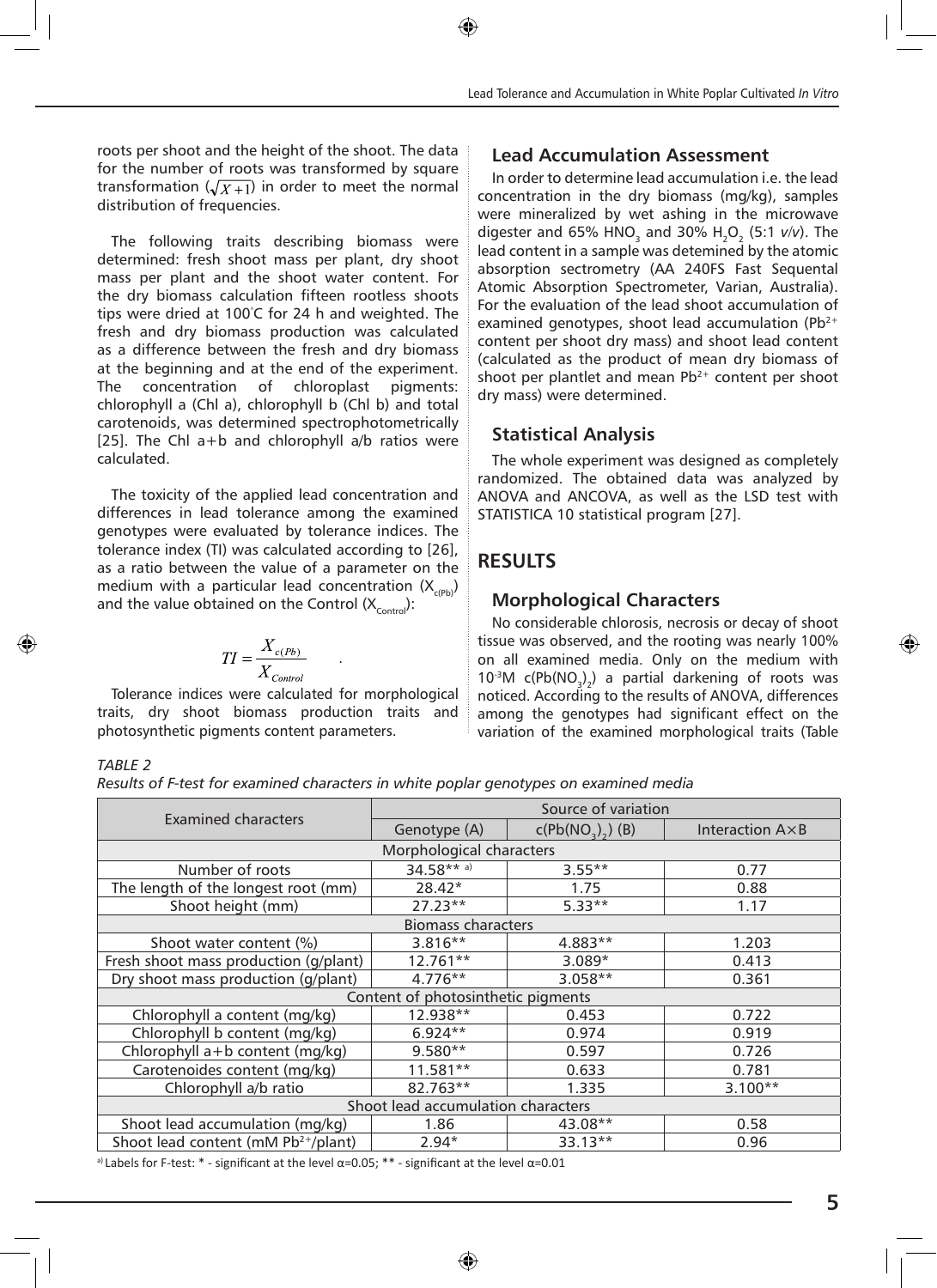2). The effect of lead concentration was significant for a number of roots and shoot height, while interaction genotype  $\times$  lead concentration had no significant influence on any of the examined morphological traits. The controlled sources of variation had the lowest influence on the variation of the length of the longest root.

All examined lead concentrations significantly stimulated root formation. The most stimulative effect on the number of roots was observed in L-12 in the medium with 10<sup>-6</sup> M c(Pb(NO<sub>3</sub>)<sub>2</sub>) and in L-80 in media with 10<sup>-4</sup> M and 10<sup>-6</sup> M c(Pb(NO<sub>3</sub>)<sub>2</sub>) (Table 3). The differences in tolerance indices for this trait and for the length of the longest root were mostly not significant, therefore indices based on these two traits were excluded from further tolerance evaluation (data not shown).

Shoot height showed a similar positive reaction to lead treatment as the number of roots (data not shown). The tolerance indices for this trait were mostly higher than 1, indicating a high tolerance of the examined clones to the presence of lead (Table 4). Tolerance indices for this trait differed significantly among the examined genotypes in all tested lead concentrations, with best results for genotypes L-12 and L-80.

#### **Biomass Characters**

All biomass traits were significantly affected by both genotype and Pb concentration in the nutrient medium (Table 2).

Generally, tolerance indices revealed the highest dry shoot mass production was achieved on the medium with 10<sup>-6</sup> M Pb(NO<sub>3</sub>)<sub>2</sub>, followed by decrease on media with 10<sup>-5</sup> M Pb(NO<sub>3</sub>)<sub>2</sub> and 10<sup>-4</sup> M Pb(NO<sub>3</sub>)<sub>2</sub> and not significant increase in medium with  $10^{-3}$  M Pb(NO<sub>2</sub>), **Explorate In the Contract Contract Contract Contract Contract Contract Contract Contract Contract Contract Contract Contract Contract Contract Contract Contract Contract Contract Contract Contract Contract Contract Contra** found for fresh shoot mass production, but plants on all media supplemented with lead had a significantly higher shoot water content than in the Control (data not shown).

According to the tolerance index based on dry shoot mass production, the differences among the genotypes were only significant on the medium with  $10^{-6}$  M Pb(NO<sub>3</sub>)<sub>2</sub>. The differences in tolerance index were rather low among the examined genotypes. The highest tolerance index for dry shoot mass production was observed in genotype L-12 (Table 5). The data for fresh shoot mass revealed similar relations among the genotypes (data not shown).

#### **Influence of Rooting and Shoot Height on Biomass Traits**

The analysis of the covariance showed that the number of roots had a significant influence on the shoots' height and water content (Table 6). The influence of the number of roots on dry shoot mass production was not significant, but a significant influence of the tolerance index for shoot height on the variation of the tolerance indices of dry shoot mass production was observed.

#### *TABLE 3*

*Number of roots in white poplar on examined lead concentration in medium (LSD test)*

| c(Pb(NO <sub>3</sub> ) <sub>2</sub> ) (M) | Villafranca      | L12               | L80                | <b>LBM</b>            | <b>LCM</b>        | Mean value<br>by medium |
|-------------------------------------------|------------------|-------------------|--------------------|-----------------------|-------------------|-------------------------|
| 0                                         | $4.31$ abcdef *) | $3.61$ cdef       | 3.16 $\frac{1}{8}$ | $3.37$ ef             | 1.67h             | 3.18 <sup>b</sup>       |
| $10^{-6}$                                 | $4.54$ abcde     | 5.26 <sup>a</sup> | $4.51$ abcde       | $4.32$ abcdef         | 2.05 <sup>h</sup> | 4.07 <sup>a</sup>       |
| $10^{-5}$                                 | $4.76$ abc       | $4.97^{ab}$       | $3.60$ cdef        | $4.33$ abcdef         | $2.28$ gh         | 3.94 <sup>a</sup>       |
| $10^{-4}$                                 | $4.59$ abcd      | $4.26$ abcdef     | $4.62$ abcd        | $3.45$ <sup>def</sup> | $2.17$ gh         | 3.77 <sup>a</sup>       |
| $10^{-3}$                                 | 5.20 $a$         | $4.56$ abcde      | $3.86$ bcdef       | $3.52$ def            | $2.26$ gh         | 3.83 <sup>a</sup>       |
| Mean value by genotype                    | 4.73 $a$         | 4.62 $a$          | 4.00 $b$           | 3.90 <sup>b</sup>     | 2.13 <sup>c</sup> |                         |

\*) The differences among values marked with the same letter are not significant at the level  $\alpha$ =0.05

#### *TABLE 4*

*Tolerance index for shoot height of white poplar on examined lead concentration in medium (LSD test)*

| c(Pb(NO <sub>3</sub> ) <sub>2</sub> ) (M) | Villafranca            | $L-12$                | $L-80$                | <b>LBM</b>         | <b>LCM</b>              | Mean value<br>by medium |
|-------------------------------------------|------------------------|-----------------------|-----------------------|--------------------|-------------------------|-------------------------|
| $10^{-6}$                                 | $1.028$ <sup>fgh</sup> | 1.350 <sup>a</sup>    | $1.281$ abc           | $1.259$ abcd       | $1.131$ bcdefgh         | 1.210 <sup>a</sup>      |
| $10^{-5}$                                 | 0.963 h                | $1.320$ <sup>ab</sup> | $1.227$ abcdef        | $1.228$ abcdef     | $1.064$ defgh           | 1.160 <sup>a</sup>      |
| $10^{-4}$                                 | $0.984$ sh             | $1.240$ abcde         | $1.328$ <sup>ab</sup> | $1.071$ defgh      | $1.042$ <sup>efgh</sup> | 1.133 <sup>a</sup>      |
| $10^{-3}$                                 | $1.063$ defgh          | $1.319^{ab}$          | $1.167$ abcdefg 1     | $1.025$ sh         | $1.099$ cdefgh          | $1.135$ <sup>a</sup>    |
| Mean value by genotype                    | 1.010 c                | 1.307 <sup>a</sup>    | $1.251$ <sup>a</sup>  | 1.146 <sup>b</sup> | $1.084$ bc              |                         |

\*) The differences among values marked with the same letter are not significant at the level α=0.05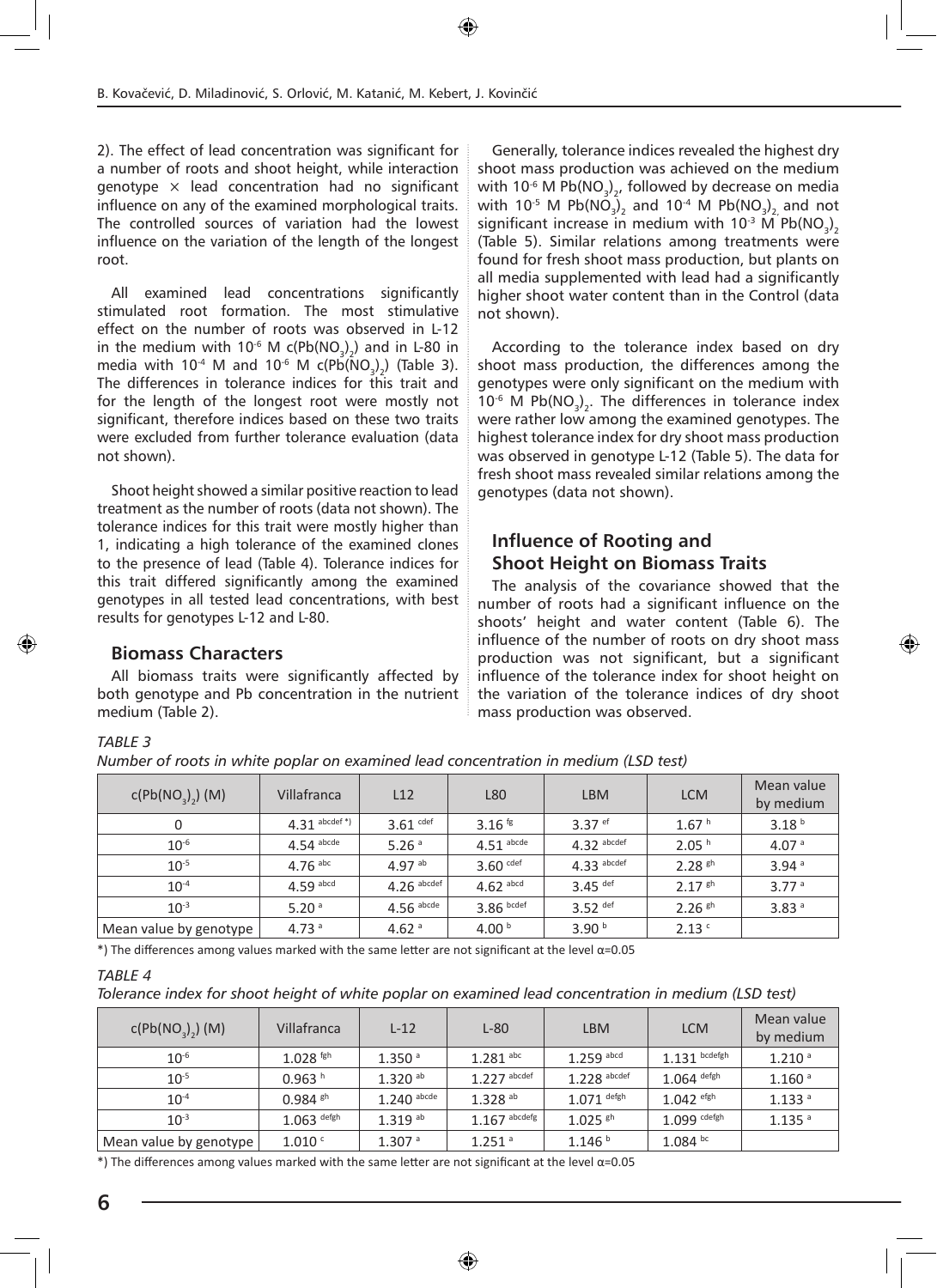| c(Pb(NO <sub>3</sub> ) <sub>2</sub> ) (M) | Villafranca          | $L-12$               | $L-80$               | <b>LBM</b>           | <b>LCM</b>            | Mean value<br>by medium |
|-------------------------------------------|----------------------|----------------------|----------------------|----------------------|-----------------------|-------------------------|
| $10^{-6}$                                 | $0.801$ bc           | 1.328 <sup>a</sup>   | $0.887$ abc          | $1.068$ abc          | $1.175$ <sup>ab</sup> | $1.052$ <sup>a</sup>    |
| $10^{-5}$                                 | 0.666c               | $0.739$ bc           | 0.646 <sup>c</sup>   | $0.741$ bc           | $0.943$ abc           | 0.747 h                 |
| $10^{-4}$                                 | 0.681c               | $0.757$ bc           | $0.747$ bc           | $0.878$ abc          | $0.916$ abc           | 0.796 <sup>b</sup>      |
| $10^{-3}$                                 | $0.927$ abc          | $0.946$ abc          | $0.818^{bc}$         | $0.960$ abc          | $0.910$ abc           | $0.912$ <sup>ab</sup>   |
| Mean value by genotype                    | $0.769$ <sup>a</sup> | $0.942$ <sup>a</sup> | $0.775$ <sup>a</sup> | $0.912$ <sup>a</sup> | $0.986$ <sup>a</sup>  |                         |

#### *TABLE 5*

*Tolerance index for dry shoot mass production of white poplar on media with examined lead concentrations (LSD – test)*

\*) The differences among values marked with the same letter are not significant at the level α=0.05

The effect of the differences among the genotypes on this trait was not significant.

#### **Photosynthetic Pigments Content**

According to the ANOVA results, genotype had a significant effect on the variation of the content of the examined photosynthetic pigments, as well as Chl a/b ratio, while the interaction genotype  $\times$  lead concentration had a significant effect only on Chl a/b ratio (Table 2).

The content of all of the studied pigments, the base tolerance index, was not significantly affected by the controlled sources of variation. However, the tolerance index based on Chl a/b was also under a significant influence of the genotype and genotype  $\times$  lead concentration (data not shown). The highest tolerance indices were observed in "Villafranca" and the lowest in LCM and L-12. The tolerance index gradually decreased with the increase of lead concentration, suggesting the increase of the chlorophyll b share (Table 7).

#### *TABLE 6*

*F-test from the analysis of covariance for some characters of interest for lead tolerance in white poplar genotypes*

| Source<br>of<br>variation    | Covariate variable |                  |                              |                                     |                                                     |  |  |
|------------------------------|--------------------|------------------|------------------------------|-------------------------------------|-----------------------------------------------------|--|--|
|                              |                    |                  | Number of roots              | Tolerance index<br>for shoot height |                                                     |  |  |
|                              |                    |                  |                              |                                     |                                                     |  |  |
|                              | Shoot<br>height    | Water<br>content | Dry shoot mass<br>production | Fresh shoot mass<br>production      | Tolerance index<br>for dry shoot<br>mass production |  |  |
| Covariate                    | $4.910^*$          | $4.133*$         | 0.102                        | 2.038                               | 4.856                                               |  |  |
| Genotype (A)                 | 6.666**            | $4.525***$       | 3.987**                      | $10.163**$                          | 2.026                                               |  |  |
| c(Pb(NO <sub>3</sub> ), (B)) | $2.573*$           | $2.853*$         | $2.923*$                     | $2.859*$                            | 2.794                                               |  |  |
| Interaction A×B              | 0.816              | 1.138            | 0.361                        | 0.269                               | 0.504                                               |  |  |

<sup>1)</sup> Labels for F-test: \* - significant at the level  $\alpha$ =0.05; \*\* - significant at the level  $\alpha$ =0.01

#### *TABLE 7*

*The effect of lead concentration in medium on the tolerance index for Chl a/b ratio in white poplar genotypes (LSD – test)*

| c(Pb(NO <sub>3</sub> ) <sub>2</sub> ) (M) | Villafranca           | L12          | L80                    | <b>LBM</b>            | <b>LCM</b>            | Mean value<br>by medium |
|-------------------------------------------|-----------------------|--------------|------------------------|-----------------------|-----------------------|-------------------------|
| $10^{-6}$                                 | $1.373$ <sup>ab</sup> | $0.977$ cde  | $1.159$ bc             | $1.065$ <sup>cd</sup> | 0.708 <sup>6</sup>    | 1.068 <sup>a</sup>      |
| $10^{-5}$                                 | $1.039$ cde           | $0.940$ cdef | 1.107c                 | $0.952$ cdef          | $1.073$ <sup>cd</sup> | $1.032$ <sup>ab</sup>   |
| $10^{-4}$                                 | 1.448 <sup>a</sup>    | $0.941$ cdef | $1.013$ <sup>cde</sup> | $0.950$ cdef          | $0.836$ def           | $1.038$ <sup>ab</sup>   |
| $10^{-3}$                                 | $1.053$ <sup>cd</sup> | $0.958$ cde  | $1.020$ cde            | $0.940$ cdef          | $0.801$ ef            | 0.954 <sup>b</sup>      |
| Mean value by genotype                    | 1.228 <sup>a</sup>    | 0.954c       | 1.089 <sup>b</sup>     | $0.976$ bc            | 0.855c                |                         |

 $*$ ) The differences among values marked with the same letter are not significant at the level  $\alpha$ =0.05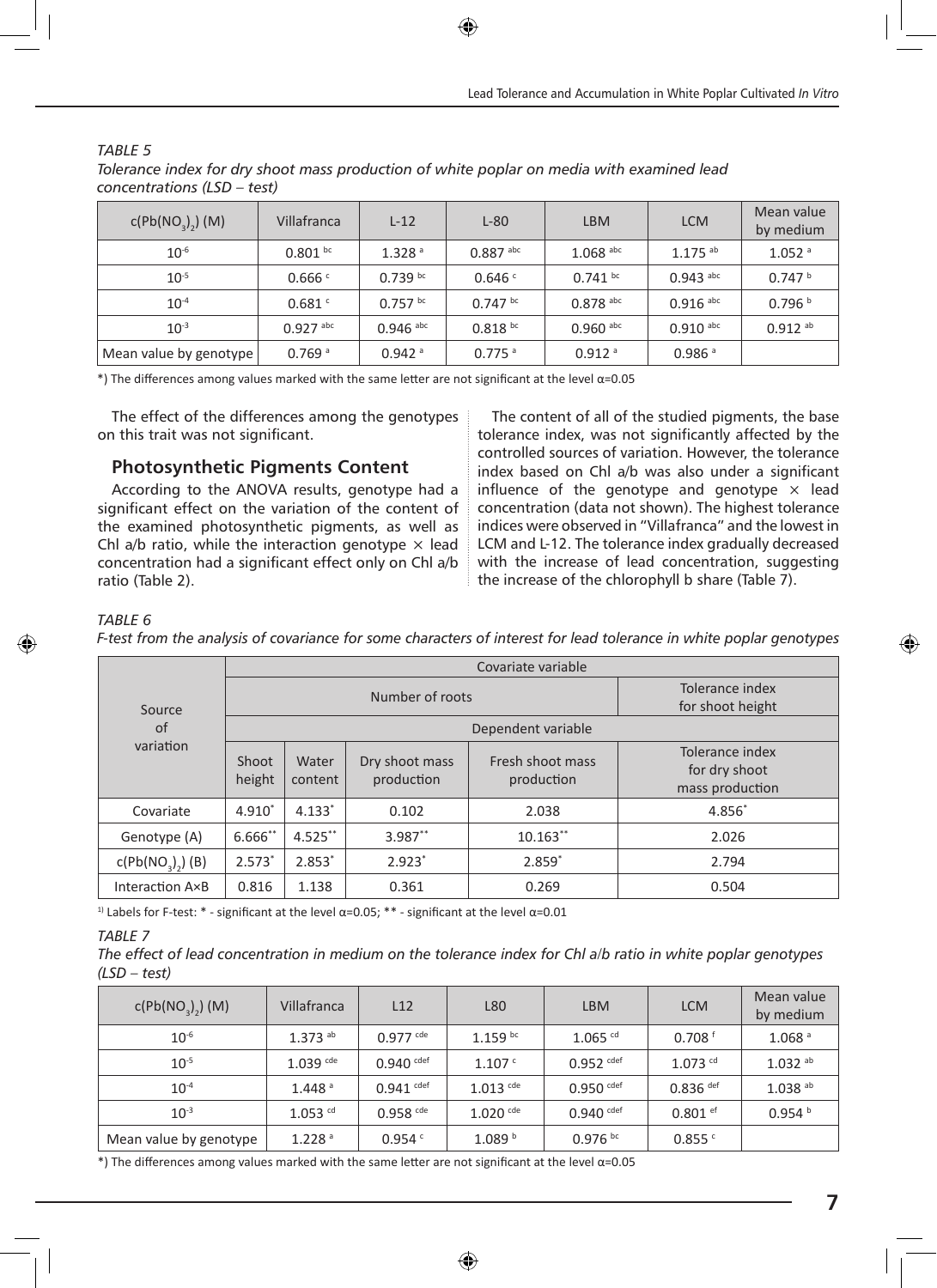

**Lead concentration in medium (mM)**

#### *FIGURE 1*

*Shoot lead content (µM Pb2+/plant) in white poplar plantlets grown on examined growing media (SE derived from the results of ANOVA is marked)*

#### **Shoot Lead Accumulation and Content**

In contrast to other traits, the variation of shoot lead content per plant and variation of lead content in dry shoot mass (shoot lead accumulation) were influenced principally by the lead concentration in the media. ANOVA showed that influence to be highly significant (Table 2).

The shoot lead accumulation on the media with  $10^{-4}$  and  $10^{-3}$  M Pb(NO<sub>3</sub>)<sub>2</sub> was significantly higher than on the media with other examined lead concentrations. The best differentiation in shoot lead accumulation among the examined genotypes was achieved with the concentration of 10<sup>-4</sup> M Pb(NO<sub>3</sub>)<sub>2</sub>. The highest shoot lead accumulation on that medium was observed in genotype LCM, and the lowest in genotype "Villafranca" (Table 8).

The shoot lead content per plant data was associated with the results of shoot lead accumulation. A considerable increase in shoot lead content was observed on the media with 10<sup>-4</sup> and 10<sup>-3</sup> M Pb(NO<sub>3</sub>)<sub>2</sub>. The shoot lead content in "Villafranca" plants on 10<sup>-4</sup> M  $Pb(NO<sub>3</sub>)<sub>2</sub>$  was more than 2.5 times lower than in LBM and LCM on the same medium (Figure 1).

#### **DISCUSSION**

The success of phytoextraction is mainly related to the ability of plants to tolerate the presence of a pollutant in the substrate and to accumulate it in their above-ground parts [14, 28]. Thus, high lead tolerance and accumulation were principal criteria in the evaluation of the genotypes in our research. Also, beside the selection of genotypes, the concentration

#### *TABLE 8*

*The lead content in dry shoot biomass (mg/kg) (shoot lead accumulation) in white poplar rooted shoots grown on examined growing media (LSD – test)*

| c(Pb(NO <sub>3</sub> ) <sub>2</sub> ) | Villafranca            | L12                   | L80                | <b>LBM</b>            | <b>LCM</b>           | Mean value by<br>medium |
|---------------------------------------|------------------------|-----------------------|--------------------|-----------------------|----------------------|-------------------------|
| 0                                     | 5.123 <sup>e</sup>     | $0.734$ <sup>e</sup>  | $1.025$ $^{\circ}$ | 13.616 e              | 16.778 e             | 7.015 <sup>b</sup>      |
| $10^{-6}$                             | 28.178 de              | 2.728 <sup>e</sup>    | $1.325$ $^{\circ}$ | 5.598 $^{\circ}$      | 14.316 e             | 10.429 <sup>b</sup>     |
| $10^{-5}$                             | $15.797$ <sup>e</sup>  | $17.767$ <sup>e</sup> | 11.670 e           | $16.651$ <sup>e</sup> | 37.856 <sup>de</sup> | 19.948 <sup>b</sup>     |
| $10^{-4}$                             | $108.372$ <sup>c</sup> | $117.031$ bc          | 121.150 bc         | 174.934 ab            | 186.062 <sup>a</sup> | 141.510 <sup>a</sup>    |
| $10^{-3}$                             | 87.390 $cd$            | 111.331c              | 125.571 abc        | $135.521$ abc         | 140.425 abc          | $120.047$ <sup>a</sup>  |

\*) The differences among values marked with the same letter are not significant at the level α=0.05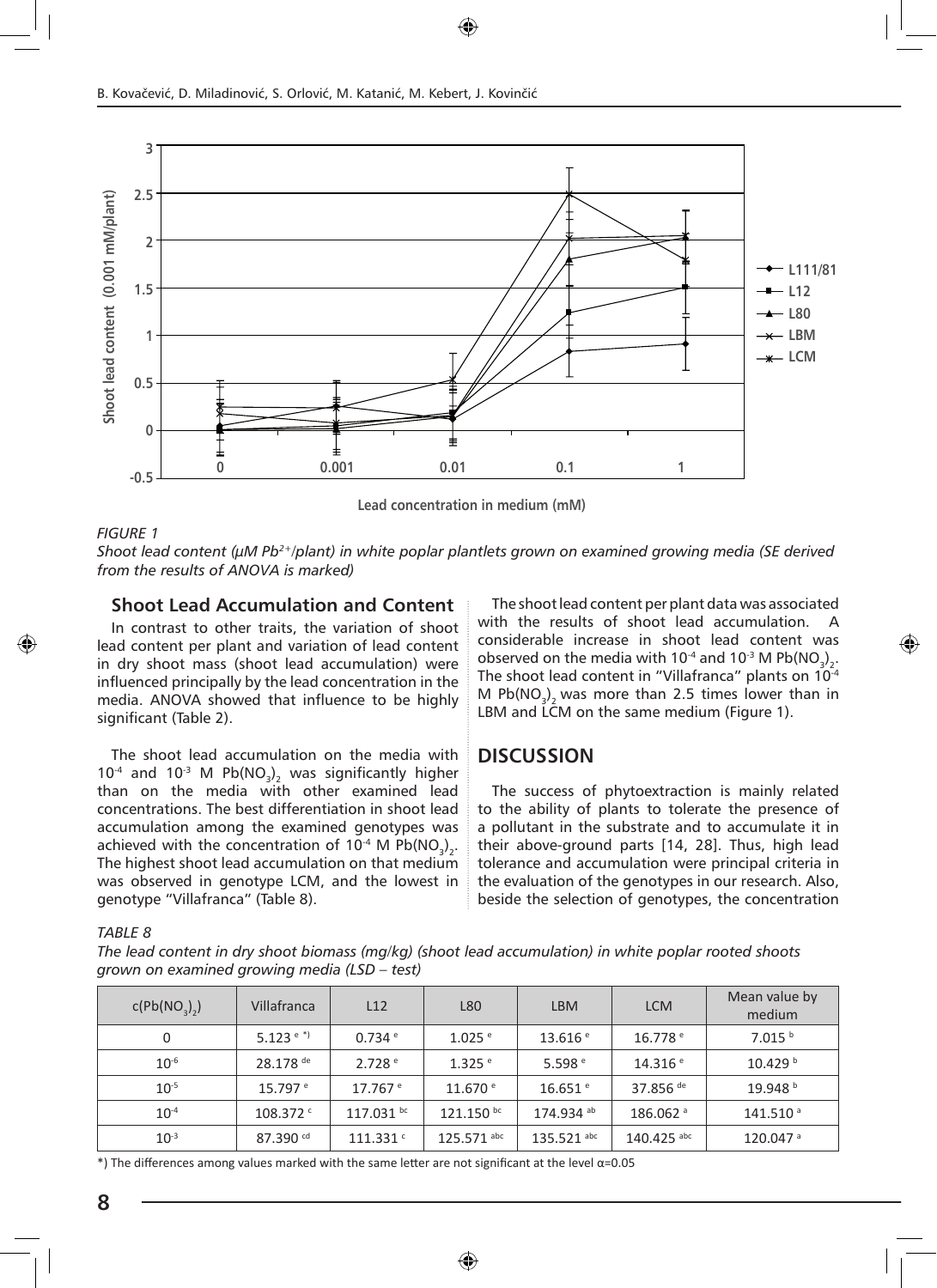of lead in the medium was evaluated in order to select the media that achieved the best differentiation among the genotypes, in order to determine the appropriate lead concentration for further *in vitro* tests.

Considering the tolerance of the examined genotypes, it may be said that there was no necrosis or decay of shoots on any media with lead, which indicates no significant lead pollution in the examined concentrations. This is consistent with the results obtained by Katanić et al. [21], who found no difference in leaf colour of white poplar shoots on the multiplication media with 0,  $10^{-5}$  and  $10^{-4}$ Pb·EDTA. However, in our experiment, root necrosis was present on the medium with 10<sup>-3</sup> M Pb(NO<sub>3</sub>)<sub>2</sub>. This is in accordance with the results of Di Lonardo et al. [14], who found roots of white poplar genotypes *in vitro* to be more sensitive to heavy metals than shoots. The absence of a significant decrease of the content of photosynthetic pigments also confirmed that the examined lead concentrations had not severe inhibitory effects on the plants' vitality.

The tolerance indices based on morphological, biomass and photosynthetic pigment content traits also suggested a high tolerance of the examined genotypes on the applied lead concentrations.

Lead treatment had a stimulative effect on the number of roots. According to Seregin and Ivanov [7], low lead concentrations promoted root growth. However, on relatively high concentrations of 2.0 mM Pb(NO $_3$ )<sub>2</sub>, Bojarczuk [20] found an inhibitory effect of on shoot and root development on the calluses of hybrid aspen on the regeneration medium. However, there were no significant differences among the genotypes in the tolerance indices based on the number of roots, as well as the length of the longest root (data not shown).

The tolerance index for shoot height (mostly above 1), indicated the absence of inhibition, if not a stimulative effect of the examined lead concentrations on shoot growth, especially in the medium with the  $10^{-6}$  M Pb(NO<sub>3</sub>)<sub>2</sub>. The strong influence of differences among the genotypes recommeded this index to be used in tolerance evaluation tests in the future. According to the analysis of the covariance, shoot height was significantly influenced by the number of roots that also significantly influenced the shoot water content. The number of roots had no significant effect on dry shoot mass production, while the tolerance index based on shoot height significantly influenced the tolerance index of dry shoot mass production. These results suggested that the tolerance index based on shoot height is a good indicator of the lead tolerance of the tested genotypes. The positive effect of the implementation of this index would also be the option to establish more efficient and larger lead tolerance tests for white poplar genotypes *in vitro*. As the tolerance index for shoot height provided the best differentiation among the genotypes on the media with 10<sup>-4</sup> M Pb(NO<sub>3</sub>)<sub>2</sub>, this lead concentration may be recommended in further testing.

The decrease in dry shoot mass production was observed on lead concentrations higher than 10<sup>-6</sup> M  $Pb(NO<sub>3</sub>)<sub>2</sub>$ . Kališova-Sprirochova et al. [19] reported a stimulative effect of  $10^{-4}$  M Pb<sup>2+</sup> on the total plant biomass accumulation in aspen rooted shoots in the liquid medium *in vitro*. However, Katanić et al. [21] found inhibitory effects on the fresh biomass of white poplar shoot tips grown on the multiplication medium supplemented with 10<sup>-4</sup> M Pb⋅EDTA. The differentiation among the genotypes in the tolerance index based on dry shoot biomass production was low. Significant differences were recorded only on 10<sup>-6</sup> M Pb(NO<sub>3</sub>)<sub>2</sub> where the genotype L-12 had a significantly higher index than in the standard genotype "Villafranca".

There was a low effect of lead concentration on the variation of photosynthetic pigment traits, except for the Chl a/b ratio, where the influence of the interaction genotype  $\times$  medium on its variation was significant. Ewais [29] found a statistically significant decrease of the content of photosynthetic pigments in leaves of three weed species grown in pots with 200 mg/ kg (0.6 mM/kg) of Pb acetate. Also, Zengin and Munzuroglu [8] found a significant decrease on the chlorophyll content in leaves (about 10%) together with the increase of several oxidative stress indicators in the lead-treated seedlings of common bean. However, Sarvari et al. [30] found a mild increase of the chlorophyll content in hydroponically grown white poplars in the nutrient solution with  $10^{-5}$  M Pb(NO<sub>3</sub>)<sub>2</sub> and 10<sup>-4</sup> M Pb(NO<sub>3</sub>)<sub>2</sub>, while 10<sup>-4</sup> M Pb(NO<sub>3</sub>)<sub>2</sub> had an inhibitory effect on the chlorophyll content in cucumber plants. Kalsila et al. [31] also found a slightly stimulative effect of lead acetate added to the substrate in the concentration 200 mg/kg of lead on the chlorophyll content in oat and barley leaves. In general, the tolerance index for Chl a/b ratio was higher than 1 at the low lead concentration (10<sup>-6</sup> M  $Pb(NO<sub>3</sub>)<sub>2</sub>$ ), but decreased at higher concentrations. According to Sarvari et al. [30] the increase of Chl a/b ratio in poplar leaves in hydroponics with 10  $\mu$ M Pb<sup>2+</sup> may be explained by the increase in the amount of core complexes. However, at a higher lead concentration (100 μM), the lowering of the Chl a/b ratio occured due to a stronger decrease in the amount of PSI and the relative stability of PSII. Kamel [32] found a higher Chl a/b ratio on 4.8 mM Pb<sup>2+</sup> and lower in the 48 mM Pb<sup>2+</sup> solution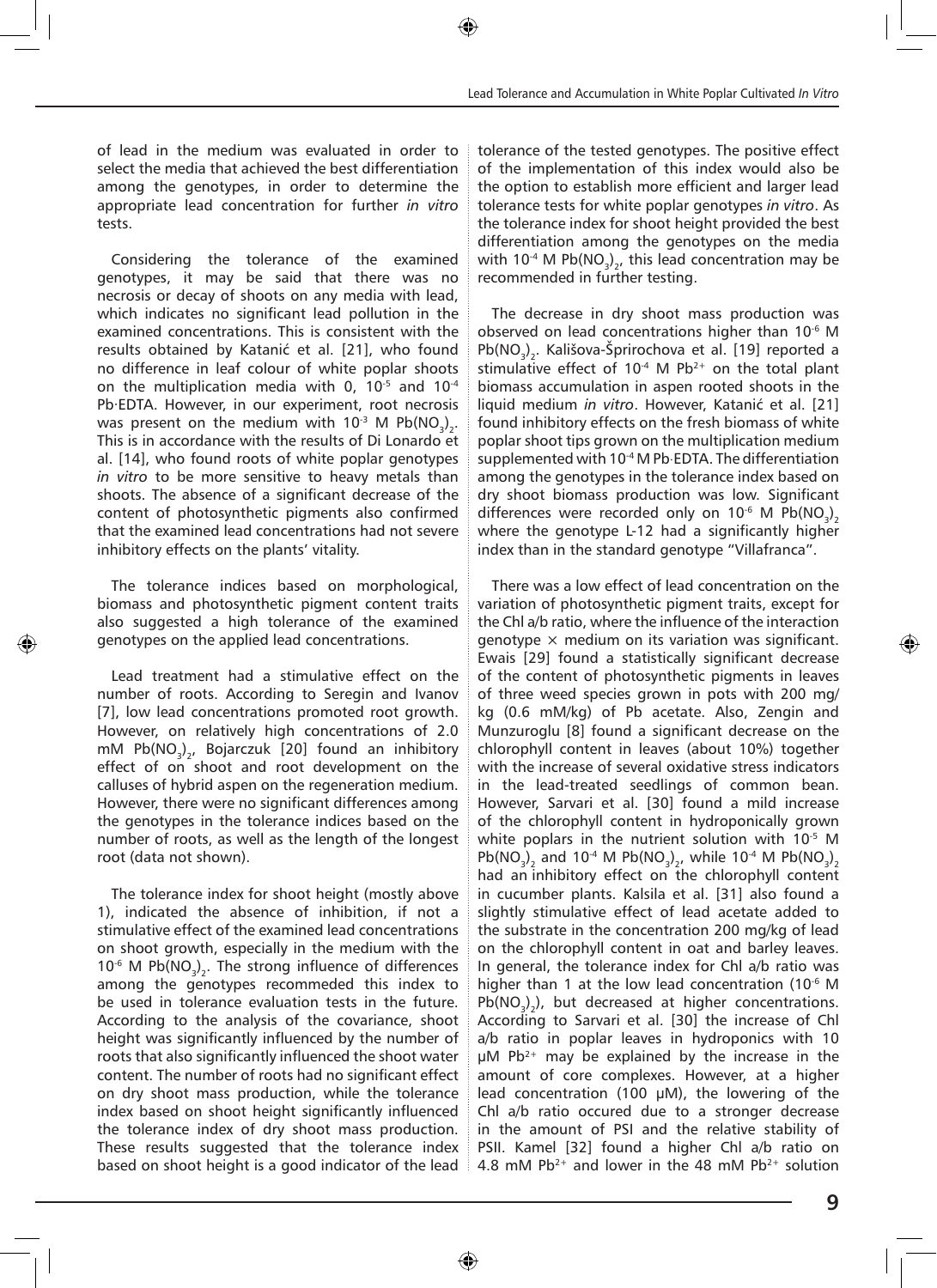compared to the control in *Vicia faba* hydroponics after 96 hours of growth. The best differentiation among the examined genotypes, according to the tolerance index based on the Chl a/b ratio, was observed on media with 10<sup>-4</sup> and 10<sup>-3</sup> M Pb(NO<sub>3</sub>)<sub>2</sub>. Regarding the results of Sarvari et al. [30], high values for "Villafranca" indicated a lower disturbance in chlorophyll synthesis and thus a higher lead tolerance by this parameter. However, the changes in tolerance indices based on the Chl a or Chl b content in shoot fresh mass may not be detected (data not shown), which additionally supported the conclusion of low differences among the examined genotypes in their lead tolerance.

The highest shoot lead accumulation and shoot lead content of the examined white poplar genotypes appeared on the media with 10<sup>-4</sup> and 10<sup>-3</sup> M Pb(NO<sub>3</sub>)<sub>2</sub>. The best differentiation among the genotypes was achieved on the 10<sup>-4</sup> M Pb(NO<sub>3</sub>)<sub>2</sub> medium. This is consistent with Sakan et al. [9] who found that shoot lead accumulation in the leaves of white poplar plants was not significant in hydroponics with 10-5 M Pb $\textsf{(NO}_{\textsf{3})_{\textsf{2},\textsf{}}}$  but it was in hydroponics with 10<sup>-4</sup> M  $Pb(NO<sub>3</sub>)<sub>2</sub>$ . These results suggested that the medium with 10<sup>-4</sup> M Pb(NO<sub>3</sub>)<sub>2</sub> may be recommended to be applied in further tests on shoot lead accumulation in white poplar tissue cultures.

The widely-used genotype "Villafranca" was used as the standard [14, 18] in evaluation of the genotype tolerance to different lead concentrations, as well as the shoot lead accumulation. Lead tolerance was satisfying in the examined genotypes but the differences among them were rather low, in general. The mostly used tolerance indices in lead tolerance studies are based on the length of the longest root [33] or dry mass production [14], but in our research they gave a poor differentiation among the genotypes. The best differentiation was obtained by the tolerance index based on shoot height. According to this parameter, the most tolerant were genotypes L-80 and L-12. On the other hand, lead accumulation in the aboveground parts appeared to be highly influenced by the differences among the genotypes, emphasizing the importance of shoot lead accumulation in the evaluation of the genotypes for the lead phytoextraction potential. The highest shoot lead accumulation on the medium with 10<sup>-4</sup> M Pb(NO<sub>3</sub>)<sub>2</sub> was achieved by the genotype LCM (cca. 70% higher compared to "Villafranca"). The relation among the genotypes was similar for shoot lead content, but the difference between LCM and "Villafranca" was observed to be even higher (almost 200%). Beside LCM, similar results were observed also in the genotype LBM. Thus, as the tolerance of genotypes LCM and LBM was at the same level as most of the other genotypes and they

achieved a high shoot lead accumulation, they may be recommended for further examination in lead phytoextraction plantations.

Considering the observed differences among the examined genotypes regarding lead tolerance and accumulation, *in vitro* tests may be utilized for selecting a group of candidate genotypes for lead phytoextraction projects. Watson et al. [34] and Pulford et al. [35] demonstrated in *Salix sp.* that the results obtained in hydroponics and in field are comparable. The general opinion is that the differences in the bioavailability of contaminants, the processes of pollutant uptake and metabolite distribution are likely to be substantial in tissue culture and field conditions. Thus, based on the results from tissue cultures, the response of plants to environmental contaminants may be predicted with a cost reduction of the subsequent conventional whole plant experiments [36, 37]. However, for the final evaluation of a particular genotype, further research should be done considering the lower availability of lead in soil, the higher juvenility of the *in vitro* material and the complexity of interactions between plants and their habitat.

# **CONCLUSIONS**

According to the presented results, the following conclusions were drawn for the examined group of white poplar genotypes:

The tested lead concentrations had a positive effect on a number of formed roots, and by this trait on further on shoot moisture content and shoot height.

The tolerance index based on shoot height (significantly related to the tolerance index based on dry shoot mass production) and lead shoot content on a medium with 10<sup>-4</sup> M Pb(NO<sub>3</sub>)<sub>2</sub> were proposed to be used in further lead tolerance and accumulation research and testing.

Two examined genotypes of horticultural value (LCM and LBM) achieved a significantly higher lead shoot content compared to the wide-spread genotype "Villafranca" (almost 200% and 125% higher, respectively).

# **Acknowledgements**

This paper was realized as a part of the project "Studying Climate Change and its Influence on the Environment: Impacts, Adaptation and Mitigation" (43007), financed by the Ministry of Education and Science of the Republic of Serbia within the framework of the integrated and interdisciplinary research for the period between 2011-2014.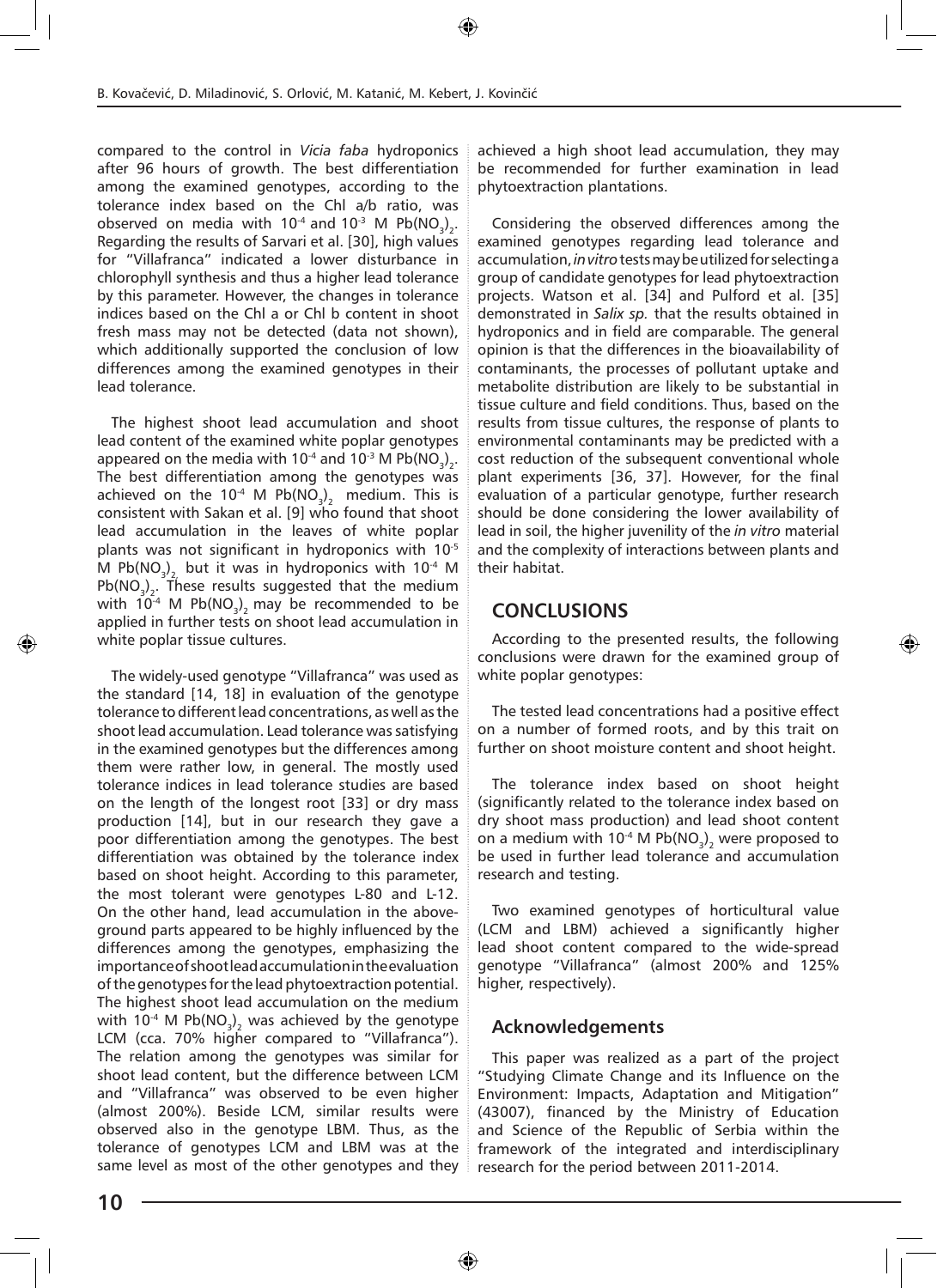#### **REFERENCES**

- 1. ARORA M, KIRAN B, RANI S, RANI A, KAUR B, MITTAL N 2008 Heavy metal accumulation in vegetables irrigated with water from different sources. *Food Chem* 111 (4): 811–815
- 2. VAN ASSCHE F, CLIJSTERS H 1990 Effects of metals on enzyme activity in plants. *Plant Cell Environ* 13 (3): 195- 206
- 3. BURZYŃSKI M, BUCZEK J 1998 Uptake and assimilation of ammonium ions by cucumber seedlings from solutions with different pH and addition of heavy metals. *Acta Soc Bot Pol* 76 (2): 197-200
- 4. OLEKSYN J, KAROLEWSKI P, GIERTYCH M J, WERNER A, TJOELKER M G, REICH P B 1996 Altered root growth and plant chemistry of *Pinus sylvestris* seedlings subjected to aluminium in nutrient solution. *Trees* 10 (3): 135-144
- 5. ZHANG Y 2003 100 Years of Pb deposition and transport in soils in Champaign, Illinois, U.S.A. *Water Air Soil Pollut* 146 (1-4): 197–210
- 6. SHARMA P, DUBEY RS 2005 Lead toxicity in plants. *Braz J Plant Physiol* 17 (1): 35-52
- 7. SEREGIN I V, IVANOV V B 2001 Physiological aspects of cadmium and lead toxic effects on higher plants. *Russ J Plant Physl+* 48 (4): 523-544
- 8. ZENGIN FK, MUNZUROGLU O 2005 Effects of some heavy metals on content of chlorophyll, proline and some antioxidant chemicals in bean (*Phaseolus vulgaris* L.) seedlings. *Acta Biol Cracov Bot* 47/2: 157–164
- 9. SAKAN S M, ĐOREVIĆ D S, MANOJLOVIĆ D D, POLIĆ P S 2009 Assessment of heavy metal pollutants accumulation in the Tisza river sediments. *J Environ Manage* 90 (11): 3382–3390
- 10. PIVETZ B E 2001 Ground water issue: Phytoremediation of contaminated soil and ground water at hazardous waste sites. U.S. Environmental Protection Agency, Technology Innovation Office, Office of Solid Waste and Emergency Response, Washington, DC, p 36
- 11. BARCELO J, POSCHENRIEDER C 2003 Phytoremediation: principles and perspectives. *Contrib Sci* 2 (3): 333-344
- 12. GHOSH M, SINGH SP 2005 A review on phytoremediation of heavy metals and utilization of its byproducts. *App Ecol Env Res* 3 (1): 1-18
- 13. PULFORD I D, WATSON C 2003 Phytoremediation of heavy metal-contaminated land by trees - a review. *Environ Int* 29 (4): 529-540
- 14. DI LONARDO S, CAPUANA M, ARNETOLI M, GABBRIELLI R, GONNELLI C 2011 Exploring the metal phytoremediation potential of three *Populus alba* L. clones using an in vitro screening. *Environ Sci Pollut R* 18 (1): 82-90
- 15. AITCHISON E W, KELLEY S L, ALVAREZ P J J, SCHOOR J L 2000 Phytoremediation of 1,4-dioxane by hybrid poplar trees. *Water Environ Res* 72 (3): 313-321
- 16. EGGENS C F, LOUGHEED E C, HILTON R J 1972 Rooting of hardwood cuttings of boleana poplar. *Can J Plant Sci* 52: 599-604
- 17. KOVACEVIC B, ORLOVIC S, RONCEVIC S, MILADINOVIC D 2010 The effect of silver ion, 1-napthalene acetic acid and 6-benzylaminopurine on micropropagation of "Fastgiate" tree shape variety *Populus alba* cl. LBM. *Acta Hort* 885: 197-202
- 18. CASTIGLIONE S, FRANCHIN C, FOSSATI T, LINGUA G, TORRIGIANI P, BIONDI S 2007 High zinc concentrations reduce rooting capacity and alter metallothionein gene expression in white poplar (*Populus alba* L. cv. Villafranca). *Chemosphere* 67 (6): 1117-1126
- 19. KALIŠOVA-ŠPIROCHOVA I, PUNČOCHAROVA J, KAFKA Z, KUBAL M, SOUDEK P, VANEK T 2003 Accumulation of heavy metals by in vitro cultures of plants. *Water Air Soil Pollut* 3 (3): 269-276
- 20. BOJARCZUK K 2004 Effect of toxic metals on the development of poplar (*Populus tremula* L. x *P. alba* L.) cultured *in vitro. Pol J Environ Stud* 13 (2): 115-120
- 21. KATANIC M, PILIPOVIC A, ORLOVIC S, KRSTIC B 2007 The influence of lead on the shoot growth and concentration of photosynthetic pigments in leaves of the white poplar *Populus alba* clones *in vitro*. *Topola (Poplar)* 179-180: 15- 24 (in Serbian with English summary)
- 22. KATANIC M, PILIPOVIC A, ORLOVIC S, KRSTIC B, KOVACEVIC B, PEKEC S 2008 The influence of nickel, cadmium and lead on the growth of the white poplar clones' shoots *in vitro*. *In*: Orlović S (*ed*) Proceedings of International scientific conference "Forestry in achieving millennium goals", 13-15 November 2008, Novi Sad, Serbia, pp 443-446
- 23. BITTSANSZKY A, KOMIVES T, GULLNER G, GYULAI G, KISS J, HESZKY L, RADIMSZKY L, RENNENBERG H 2005 Ability of transgenic poplars with elevated glutathione content to tolerate zinc2+ stress. *Environment International* 31 (2): 251-254
- 24. AHUJA M R 1984 A commercially feasible micropropagation method for aspen. *Silvae Genet* 32 (4-5): 174-176
- 25. WETTSTEIN D 1957 Chlorophyll-letale und der submikroskopische formwechsel der plastiden. *Exp Cell Res* 12 (3): 427-506
- 26. TURNER R C, MARSHAL C 1972 The accumulation of zinc by subcellular fractions of roots of *Agrostis tenuis* Sibth. in relation to zinc tolerance. *New Phytol* 71 (4): 671–676
- 27. STATSOFT INC. 2011 STATISTICA (data analysis software system), version 10
- 28. HUANG J W, CHEN J, BERTI W R, CUNNINGHAM S D 1997 Phytoremediation of lead-contaminated soils: Role of synthetic chelates in lead phytoextraction. *Environ Sci Technol* 31 (3): 800-805
- 29. EWAIS E A 1997 Effects of cadmium, nickel and lead on growth, chlorophyll content and proteins of weed. *Biol plantarum* 39 (3): 403-410
- 30. SARVARI E, GASPAR L, FODOR F, CSEH E, KROEPFL K, VARGA A, BARON M 2002 Comparison of the effect of Pb treatment on thylacoid development in poplar and cucumber plant. *Acta Biol Szeged* 46 (3-4): 163-165